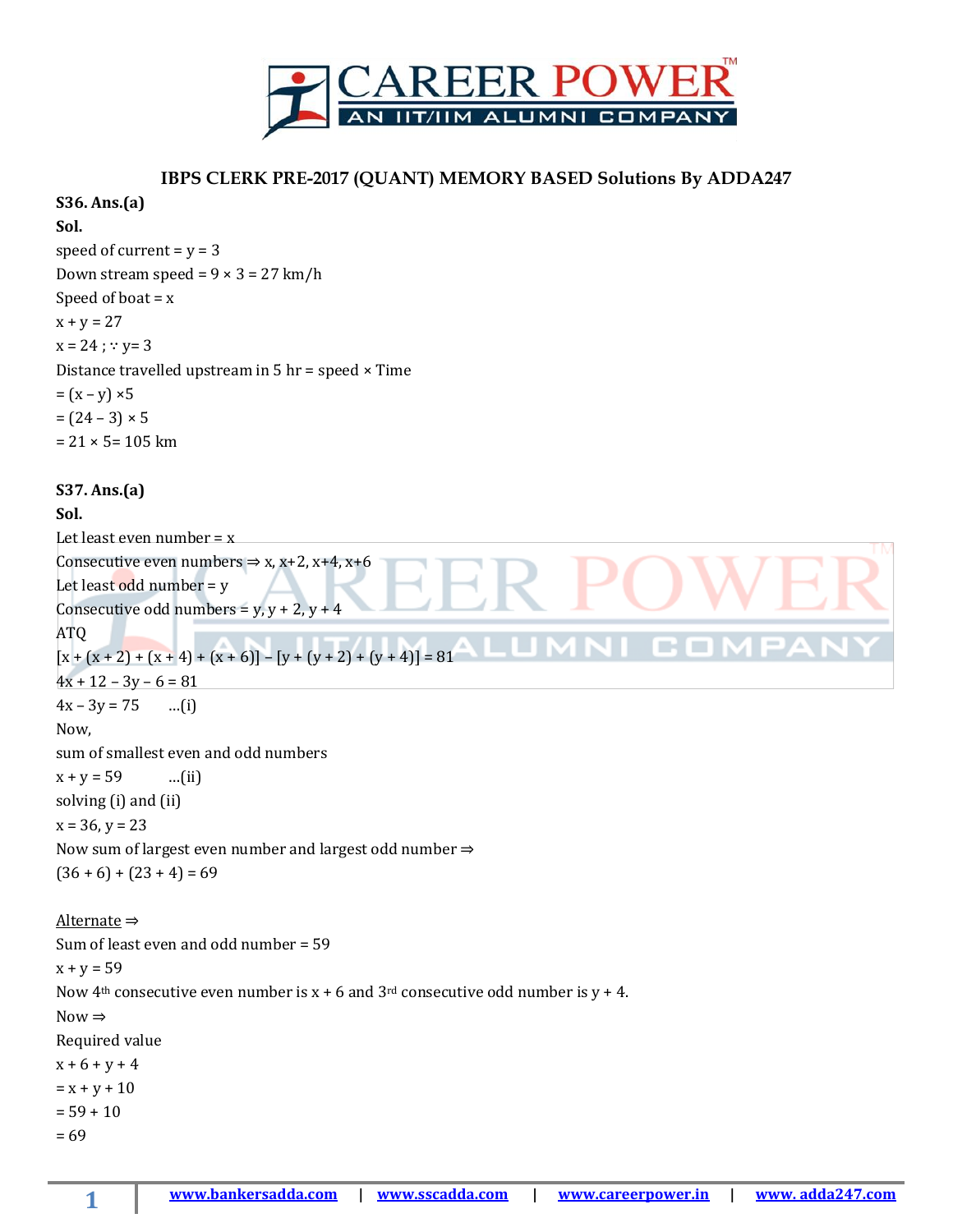**S38. Ans.(c) CAREER POWER** AN IIT/IIM ALUMNI COMPANY **Sol.** In scheme A Interest X×8×2  $=\frac{1100}{100}$ In scheme B Interest  $(X + 1400) \times 12 \times 2$ 100 ATQ,  $(X + 1400) \times 12 \times 2$  $X\times8\times2$  $\frac{100}{100}$  $\frac{100}{100} = 880$  $X = 6800$ **S39. Ans.(c) Sol.** Required ratio  $68 + 74 + 78$ 220 11 =  $\frac{58+11+18}{90+86+84} =$  $\frac{260}{260}$  = 13 **S40. Ans.(d) Sol.**

**IBPS CLERK MAINS** with Video Solutions **40 TOTAL TESTS** .15 Full Length Mocks \*25 Practice Sets Bilingual

**-E-Books, Study Notes etc.** 



#### **Sol.**

Required percentage

$$
= \frac{(85+55) - (36+74)}{(36+74)} \times 100 = \frac{30}{110} \times 100
$$

$$
= 27\frac{3}{11}\%
$$

#### **S42. Ans.(e)**

**Sol.**

Required average

$$
=\frac{1}{3}(89+82+84)
$$
  
=  $\frac{1}{3}$ ×255  
= 85

# **S43. Ans.(a) Sol.**

Required difference =  $(82 + 90) - (57 + 54)$  $= 172 - 111$  $= 61$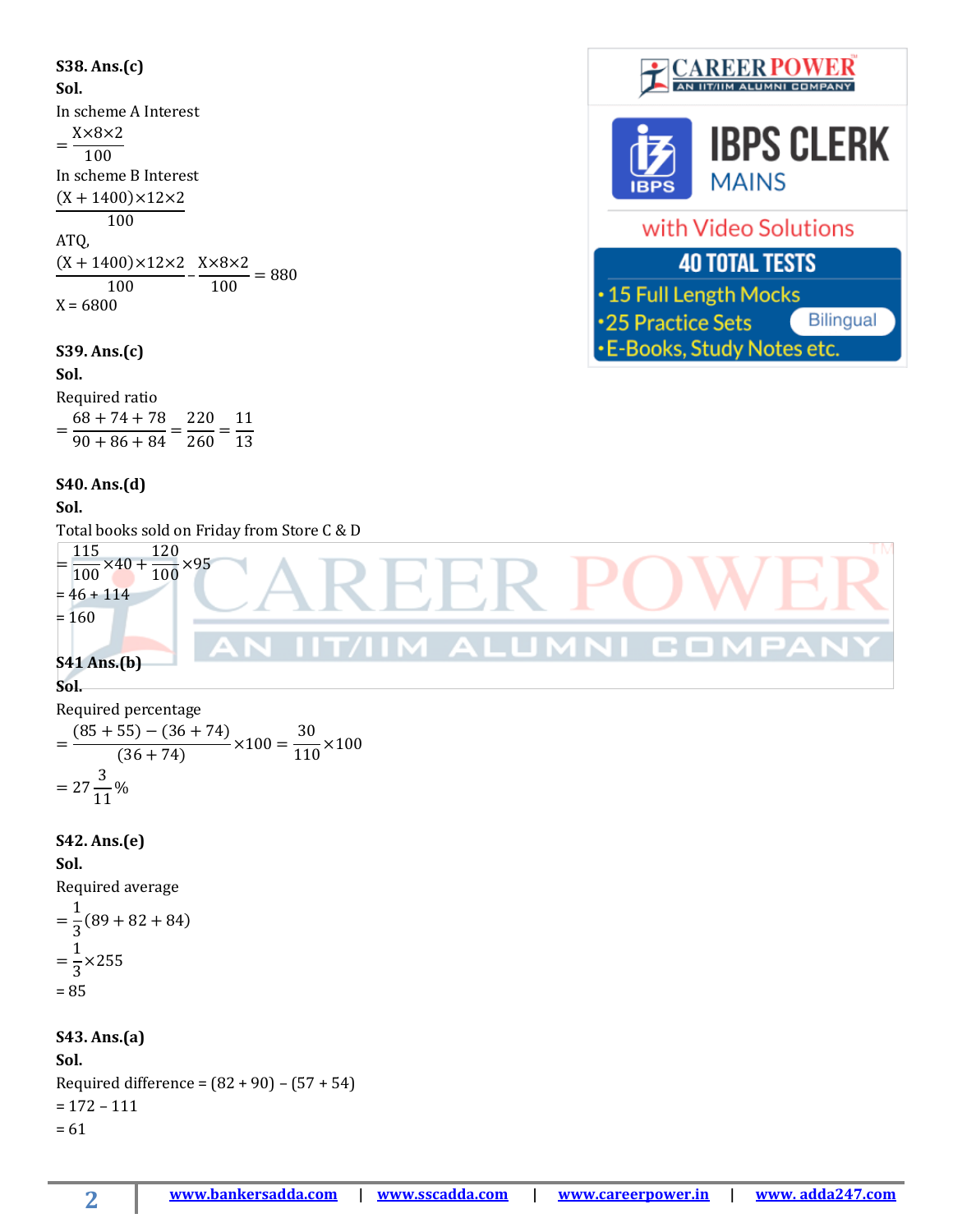**S44. Ans.(b)**

**Sol.** 



## **S45. Ans.(c)**

**Sol.** 

Series is  $\times$ 0.5+1,  $\times$ 1 + 1.5,  $\times$ 1.5+2,  $\times$ 2+2.5 ∴ ? =  $5 \times 1.5 + 2$  $= 9.5$ 

#### **S46. Ans.(d)**



## **S48. Ans.(b)**

**Sol.** 

Series is



#### **S49. Ans.(c)**

**Sol.**

Average age of A and B 2 year ago = 26 Present Average age  $A + B$  $\frac{1}{2}$  = 28 Present age  $A + B = 56$ A's age after 5 year = 40 Now A's age =  $40 - 5 = 35$ B's age = 56 – 35 = 21 C's age =  $21 + 5 = 26$ Required difference =  $35 - 26 = 9$ 

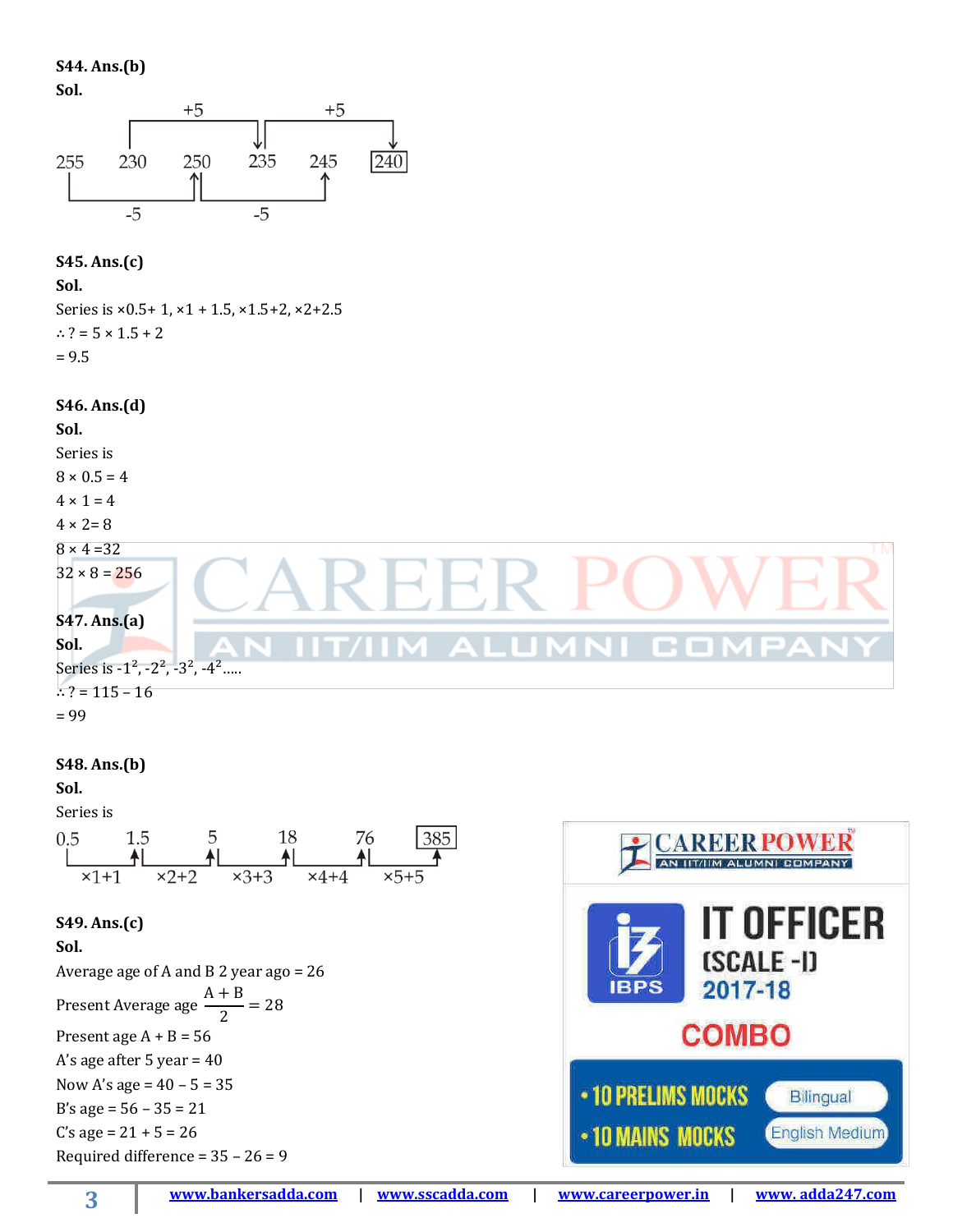**S50. Ans.(e) Sol.**  $X: Y = 2x : 3x$  $X + Y = 60$  $2x + 3x = 60$  $x = 12$  $X = 2x = 24$  $Y = 3x = 36$  $X + Y + Z = 24 \times 3$  $60 + Z = 24 \times 3$  $Z=12$ X-Z= 24-12=12 **S51. Ans.(d) Sol.** Let cost price of both article =  $100x$ Profit on sell of  $1$ <sup>st</sup> article =  $40\%$  of  $100x = 40x$ Selling price of  $1<sup>st</sup>$  article =  $140x$ Selling price of 2nd Article 140×25  $= 140x \frac{100}{100} = 105x$ Profit of on  $2<sup>nd</sup>$  Article =  $105x - 100x = 5x$ 45x Total profit percent =  $\frac{100}{200x} \times 100$ EER -1  $= 22$  $\frac{1}{2}\%$ **MALUMNICON S52. Ans.(c) Sol.** Area of square= 1225  $a^2 = 1225$ a = 35, diagonal of square =  $a\sqrt{2} = 35\sqrt{2}$ length of rectangle =  $80\%$  of  $35\sqrt{2}$  $l = 28\sqrt{2}$ Perimeter =  $94\sqrt{2}$  $2(l+b) = 94\sqrt{2}$  $2l + 2b = 94\sqrt{2}$  $2b = 94\sqrt{2} - 56\sqrt{2}$  $2b = 38\sqrt{2}$  $b = 19\sqrt{2}$ Area=  $l \times b = 28\sqrt{2} \times 19\sqrt{2}$ =1064 **S53. Ans.(a) Sol.** 7.68 Monthly salary =  $\frac{188}{12}$  Lack  $= 64000$ Saving = Income – Expenditure  $= 64000 - 12000 - 4000 - 8000$  $= 40,000$ 

**4**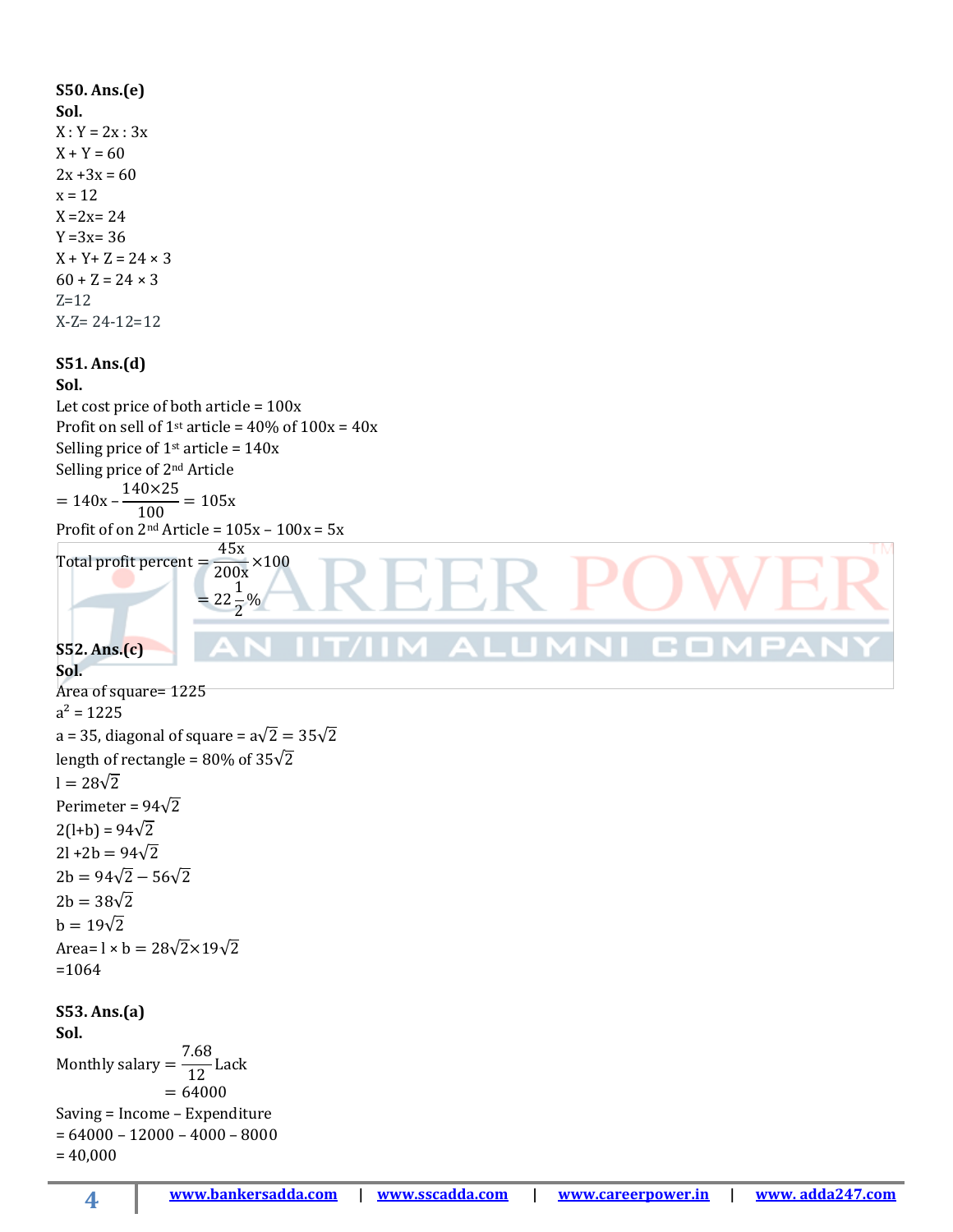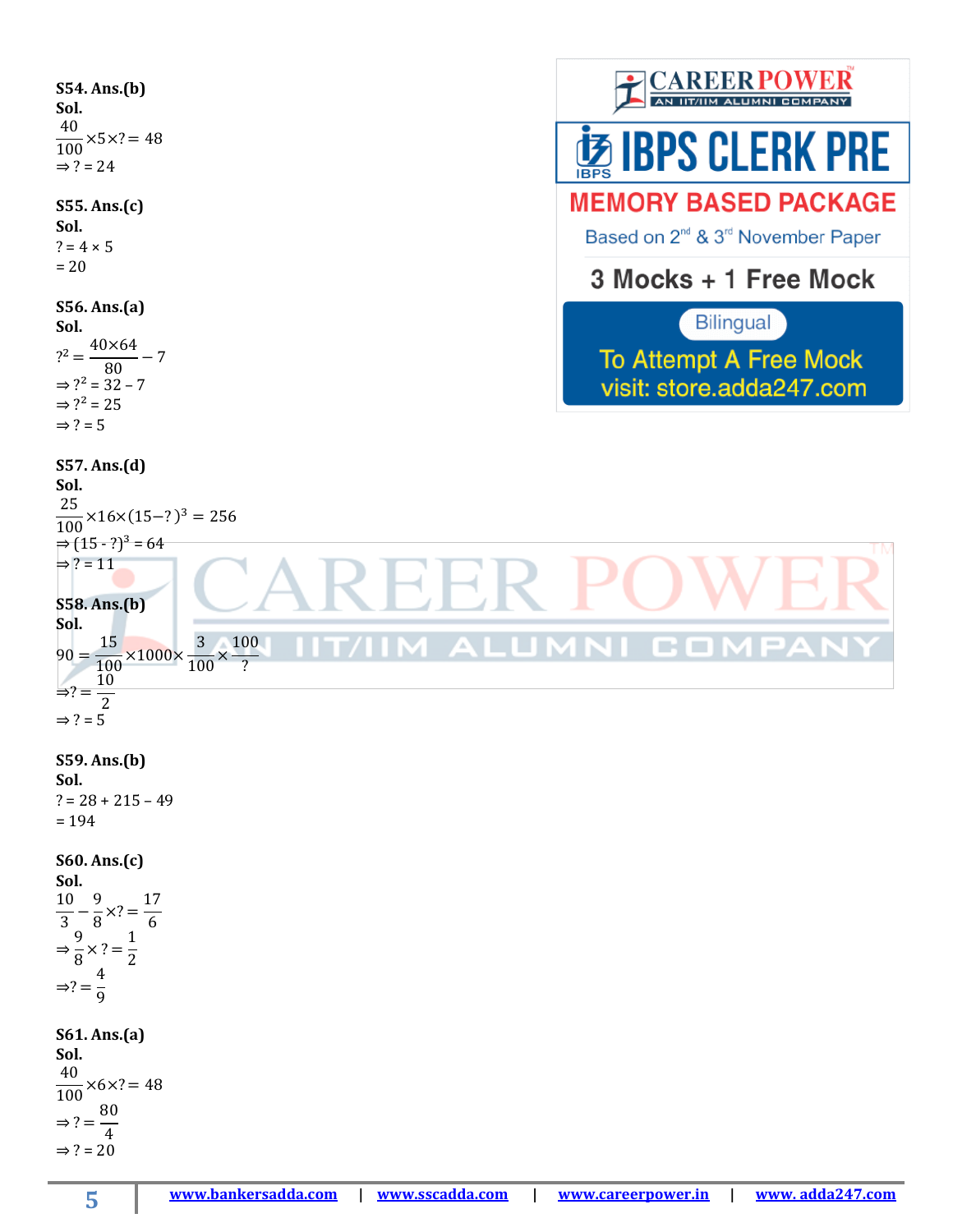**S62. Ans.(d) Sol.**  $? = 37 + 83 + 8$ = 128 **S63. Ans.(b) Sol.**   $4 \times ? = 195 - 99$ 96  $\Rightarrow$  ? = 4  $\Rightarrow$  ? = 24 **S64. Ans.(c) Sol.**  $2^? = 2^{12-6-4}$  $\Rightarrow$  ? = 2 **S65. Ans.(b) Sol.** 1  $? =$  $\frac{1}{5}$  × 36 – 2  $= 7.2 - 2$  $= 5.2$ ⊀. Н. **S66. Ans.(d) Sol. ALUM** VI CO  $? = 90 - 50 = 40$ 

## **S67. Ans.(a) Sol.**  $554 + 116 - 169 = ?$  $\Rightarrow$ ? = 501

**S68. Ans.(b) Sol.**  $1562 + 15.6\%$  of ? = 3590  $\Rightarrow$  ? = 202800  $\frac{28888}{15.6} = 13000$ 

#### **S69. Ans.(c)**

**Sol.**

A can do work in = 24 days B is with 20% more efficiency, so B can do same work in = 20 days C can do the same work in =  $20 + 10 = 30$  days One day work of A and C

= 1  $\frac{1}{24}$  + 1 30 =  $5 + 4$ 120 = 9  $\frac{1}{120}$   $\Rightarrow$ 3 40

**6**